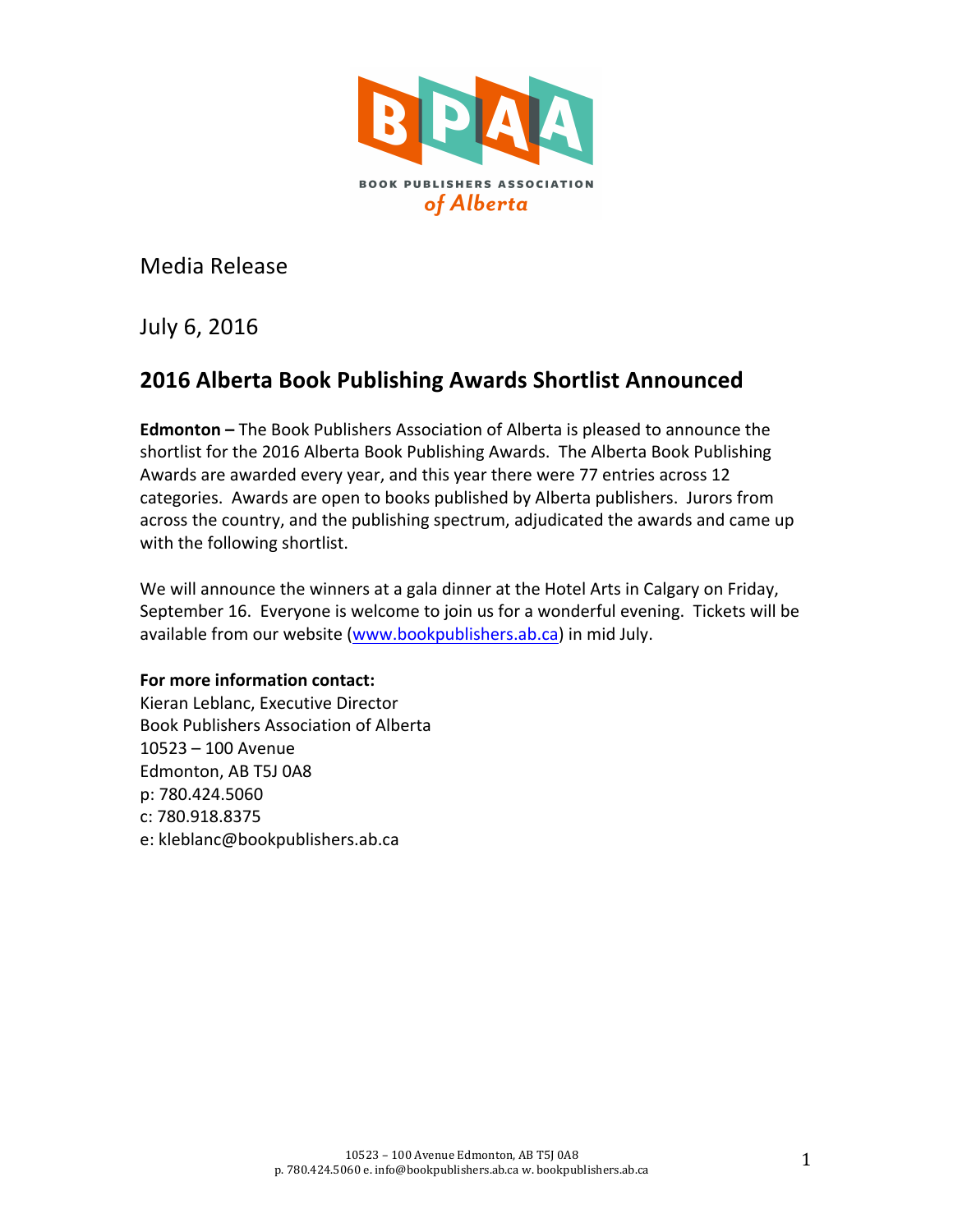# **2016 Alberta Book Awards Shortlists**

# **Book Design Awards**

### **Book Design**

NeWest Press *A Revision of Forward* by Wendy McGrath book design by Natalie Olsen

**NeWest Press** *Entropic* by R.W. Gray book design by Natalie Olsen

**Freehand Books The Swallows Uncaged** by Elizabeth McLean book design by Natalie Olsen

## **Cover Design**

**NeWest Press** *Meadowlark* by Wendi Stewart cover design by Michel Vrana

Frontenac House *Niche* by Basma Kavanagh cover design by Neil Petrunia

NeWest Press *Things You've Inherited from Your Mother* by Hollie Adams cover design by Vikki Wierczinski

## **Book Illustration**

Winner will be announced at the Alberta Book Awards Gala.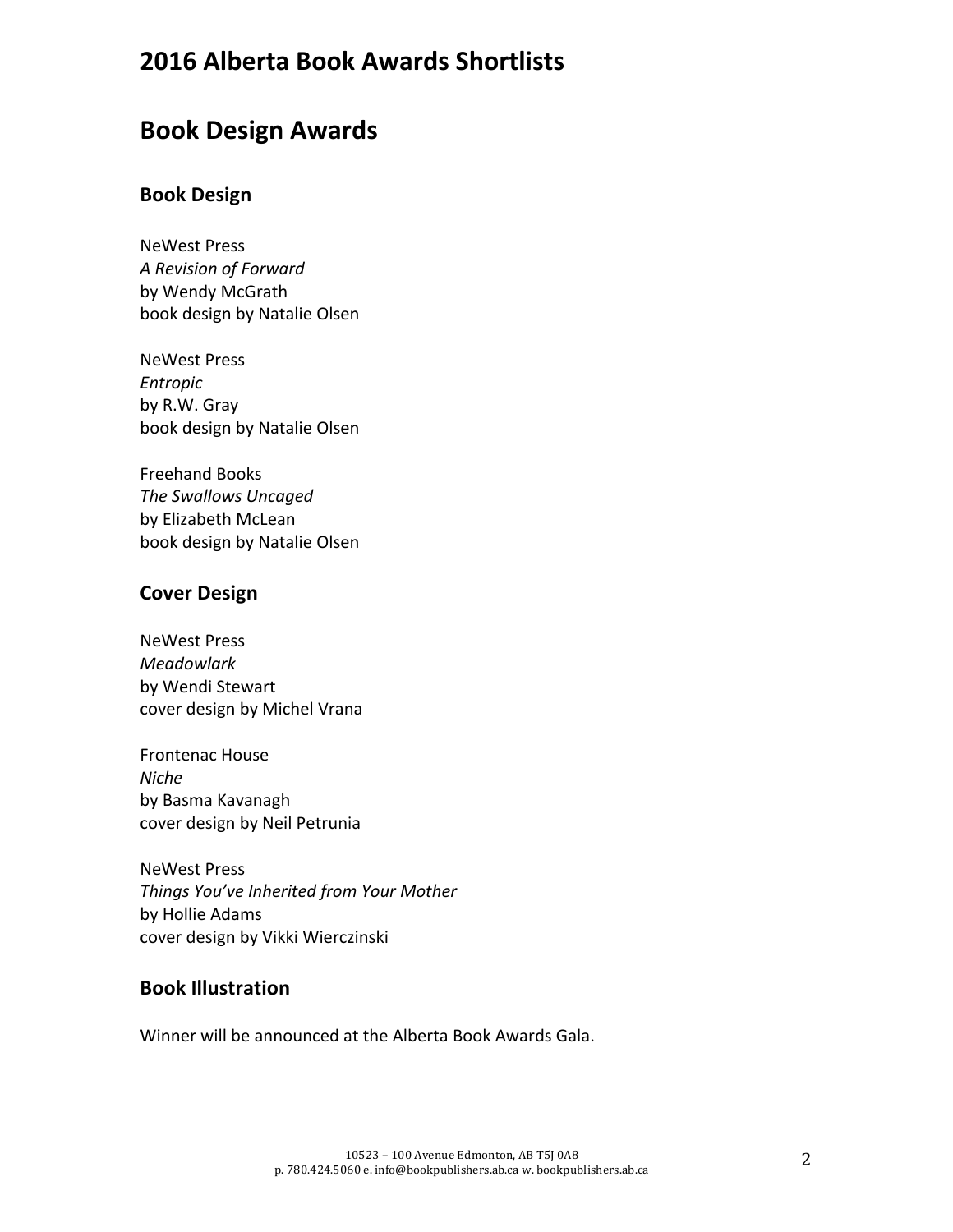# **Book of the Year Awards**

#### **Children and Young Adult**

Tyche *Flashback* by Simon Rose

Renegade *Jacqueline the Singing Crow* by Mandi Kujawa

Renegade Arts Entertainment *The Loxleys and Confederation* by Mark Zuehlke, Nigaanwewidam Sinclair and Alexander Finbow

Tyche *Maddie Hatter and the Deadly Diamond* by Jayne Barnard

### **Trade Fiction**

Freehand Books *Afterlife of Birds* by Elizabeth Philips

**NeWest Press** *Meadowlark* by Wendi Stewart

Freehand Books *Mystics of Mile End* by Sigal Samuel

Freehand Books *Welcome to the Circus* by Rhonda Douglas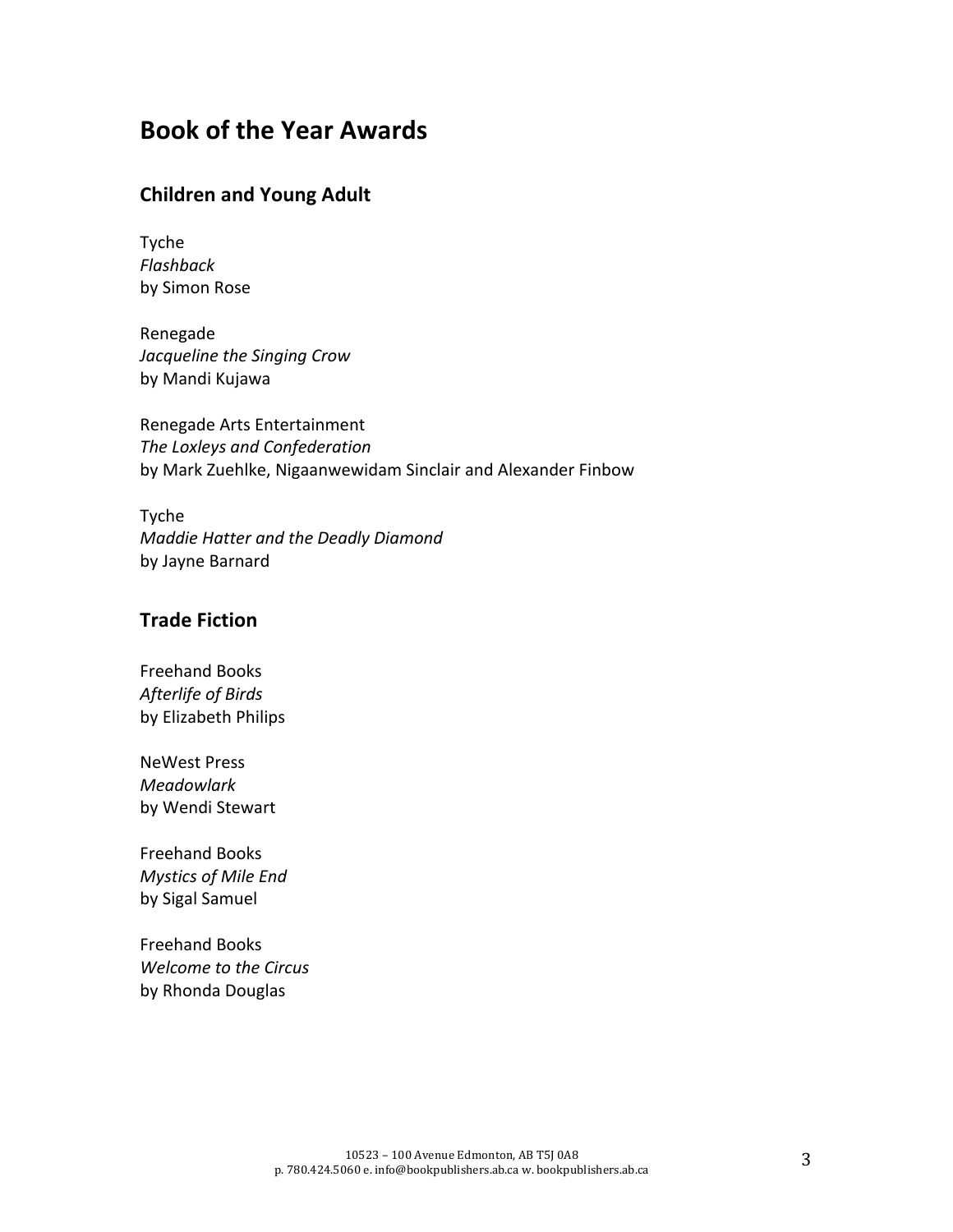#### **Trade Non Fiction**

Frontenac House *First Person Plural* by George Melnyk

**NeWest Press** *Memory Serves* by Lee Maracle

University of Alberta Press *Why Grow Here* By Kathyn Chase Merrett

## **Robert Kroetsch Award for Poetry**

**NeWest Press** *Hillsdale Book* by Gerald Hill

Frontenac House *Niche* by Basma Kavanagh

University of Alberta Press *Standard Candles* by Alice Major

### **Scholarly and Academic**

University of Alberta Press *Magazines, Travel and Middlebrow Culture* by Faye Hammill and Michelle Smith

University of Alberta Press *Street Sex Work and Canadian Cities* by Shawna Ferris

**Banff Centre Press** *Toward. Some. Air* edited by Fred Wah and Amy De'Ath